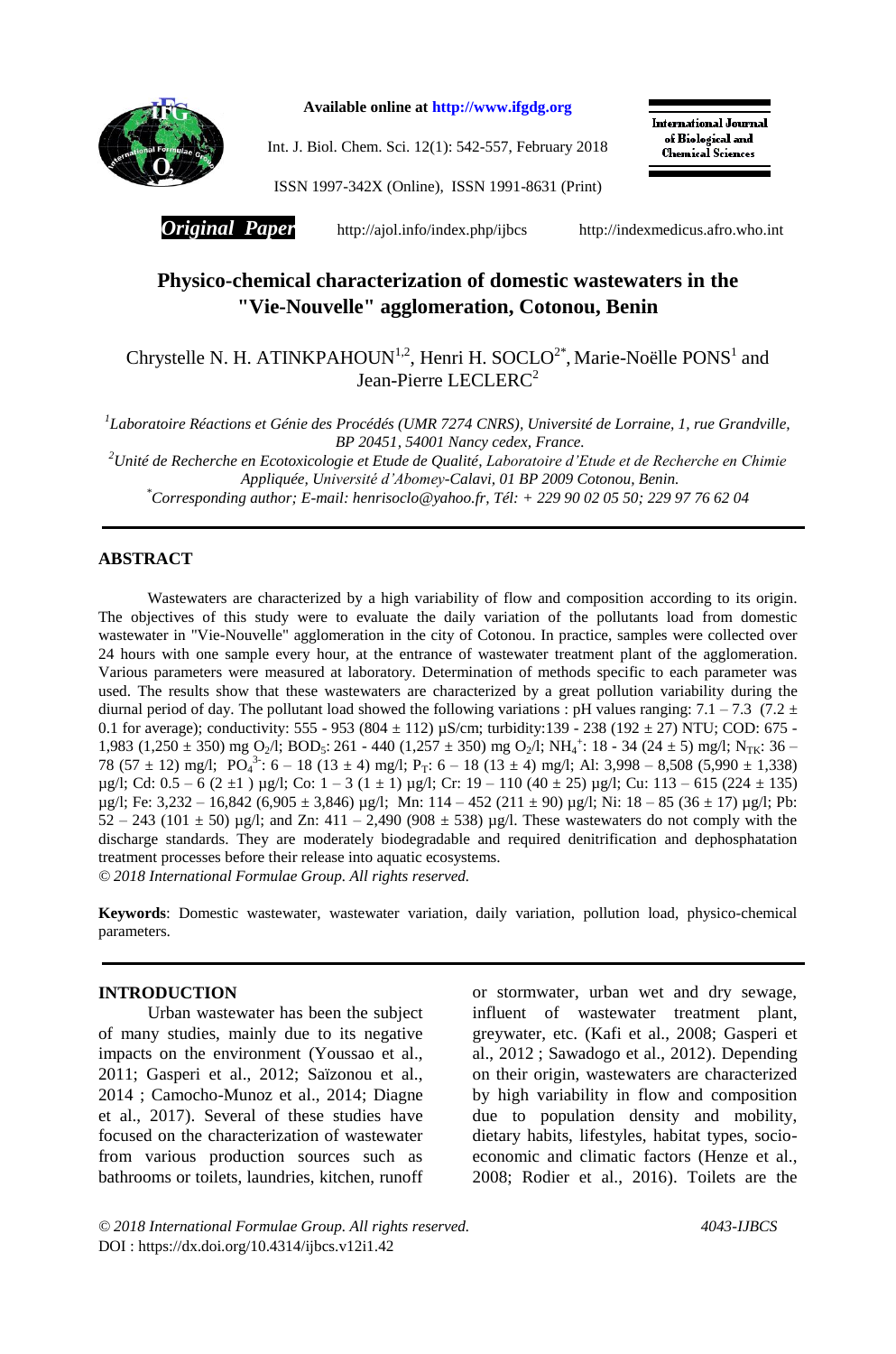main sources of urban wastewater in pollutants, particularly in ammonium. Other studies made on unit sewers revealed that pollutant loadings related to suspended solids, bound metal particles, organic materials, aliphatic hydrocarbons and polycyclic aromatic hydrocarbons (PAHs) had similar evolutionary trends during wet weather as those observed in dry weather; but these pollutants loads were higher than those observed in runoff water. So, the main part of the wet weather pollution originates from the combined sewer itself, which is an important source of particles and of organic matter, suggesting that these pollutants originated from the erosion of in-sewer deposits (Kafi et al., 2008; Gasperi et al., 2012). Kafi et al. (2008) noticed that total Kjeldahl nitrogen concentrations were lower during wet weather than those in dry weather. In addition, according to studies carried out by Kafi et al. (2008) in one side, and Rule et al. (2006) in another one, concentrations of metallic pollutants in runoff are higher than those observed in domestic wastewaters and exhibit the highest values at the onset of rainfall events with the highest suspended solids concentrations. Wastewaters in wet weather (in unitary network) have higher concentrations for most hydrophobic organic pollutants and some particulate-bound metals than in wastewaters of dry weather and in runoff waters, due to the contribution of erosion of deposits of sewers (Gasperi et al., 2012).

Furthermore, many studies revealed that the daily variation of wastewaters flows and pollutants content depend on the populations activities during all day. In this sense, Gernaey et al. (2011) and Saagi et al. (2016) have indicated an appearance of the pollution peaks in the early morning and early evening. Overnight, concentrations of pollutants declined sharply in water due to low wastewater production and also because, pollutants subjected to low flows are deposited in the pipelines. However, the occurrence time of wastewater production peaks may vary according to the agglomerations size and socio-economical characteristics. In large urban areas, there is often a single peak in wastewater production, which can be explained by the fact that the

more the city is large, the more its wastewater is balanced in terms of quantity and composition (Degremont, 2005). It is also observed that wastewater flows and their chemical composition decrease during the weekdays compared with the weekend days (da-Silva, 2008; Cipolla et al., 2009; Eriksson et al., 2009; Camacho-Munoz et al., 2014). The study of the daily variation of wastewater flow and chemical composition is useful since the analysis of hydrographs and pollutographs allow getting important informations to predict wastewater production (Saagi et al., 2016). Nowadays, this prediction is necessary to cope with large-scale measurement campaigns and their high cost.

In Benin, studies on wastewaters provide mainly informations on the pollutants load and less or not at all on the daily variation of these wastewaters flow and chemical composition (Saïzonou et al., 2014; Adjahouinou et al., 2014). Thus, the objectives of this work are to evaluate the daily variation of the pollutants load from domestic wastewaters in "Vie-Nouvelle" agglomeration in the city of Cotonou. The results could be used to design a suitable treatment system for these wastewaters in the short to medium term.

## **MATERIALS AND METHODS Description of study area**

"Vie-Nouvelle" is a small agglomeration located on the edge of the Atlantic Ocean in the south east of Cotonou city. It is made up of 50 villas and 316 apartments which were constructed by the Benin Government in the 1970s (Seureca, 2015). This city covers spaces where habitat is low and streets are narrow. We can count approximately 1,200 population equivalent (PE) which are connected to a collection and treatment system for the domestic wastewater (greywater and septic wastewaters) (Seureca, 2015). For different uses, residents of the "Vie-Nouvelle" agglomeration are supplied in water from SONEB (Société Nationale des Eaux du Benin; National Society for Waters in Benin), potable water distribution network and also from very shallow domestic wells. The treatment system for wastewaters is made up of : i) a separate wastewaters collection sewer which is about 1.8 km long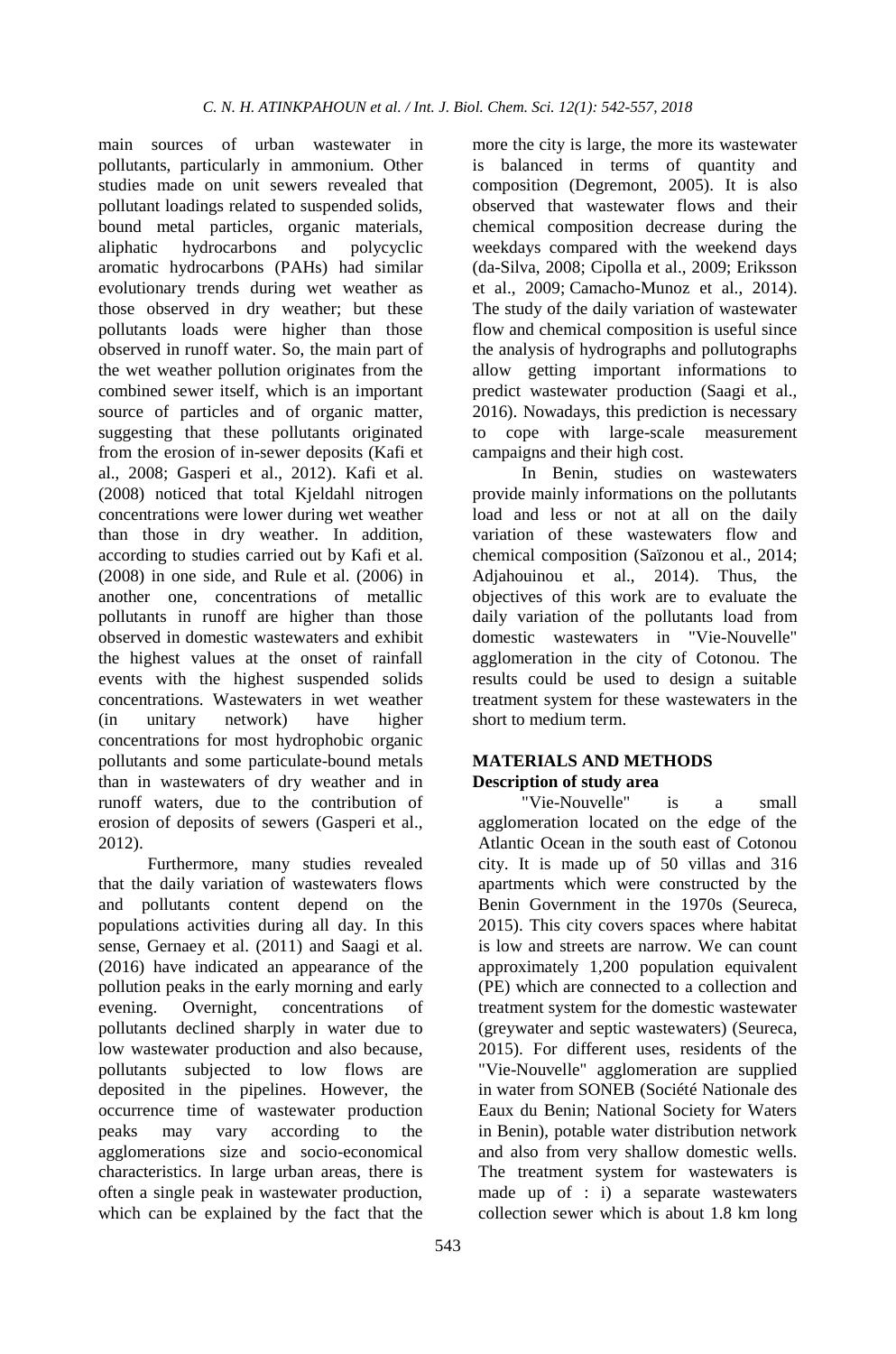and 200 mm diameter consisting in a set of 110 sumps distributed between apartments and connected to each other by drainage pipes; ii) a small treatment plant made up of a 30  $m<sup>3</sup>$  capacity basin housing a submersible motor pump ; a large aeration basin with approximately  $1,152 \text{ m}^3$  capacity; an engine room housing an electric control cabinet and a drying bed; iii) an outlet which is the sea (Seureca, 2015). We can mention that the treatment plant is not actually functional (since the 1990s) and just represents a transit site for the wastewaters which, without being treated, finally releases into the sea. For wastewaters evacuation, a vacuum pump operates 12 hours of time per day with 9.5  $m<sup>3</sup>$ of evacuated water per hour, or approximately 114  $m<sup>3</sup>$  of evacuated water per day (Seureca, 2015).

A typical subequatorial climate with an alternation of dry and wet seasons characterizes the study area: a great rainy season, a small dry season, a small rainy season, and a great dry season. Rainy events occur mainly between March and July with maximum precipitations in June (300-500 mm) (INSAE, 2005). Annual average (1981 to 2010) is 1,308 mm of rainfall [\(http://www.meteofrance.com/climat/monde/c](http://www.meteofrance.com/climat/monde/cotonou/0065344) [otonou/0065344\)](http://www.meteofrance.com/climat/monde/cotonou/0065344).The monthly average temperature varies between 27 °C (February-April period) and 31 °C (July-September period) (INSAE, 2005).

## **Sampling**

A continuous sampling has been carried out hourly for 24 hours (one sample every hour), at the entrance of wastewater treatment plant of "Vie-Nouvelle" agglomeration, using an "Avalanche" automatic sampler (Rodier et al., 2016; AFNOR, 2001a). At each sampling cycle, 900 ml (volume of the polyethylene bottle in automatic sampler) of sample were taken, stored at 4 °C and transported to the laboratory for analysis within 24 hours (Rodier et al., 2016 ; AFNOR, 2001a). Six sampling campaigns were conducted from October to December 2016. This sampling period corresponds almost to the end of the small rainy season until the middle of the great dry season. The wastewater treatment plant which is the sampling site is indicated

on the administrative map of Cotonou (Figure 1).

#### **Laboratory analysis**

Physico-chemical parameters such as : pH, turbidity, electrical conductivity, biochemical oxygen demand  $(BOD<sub>5</sub>)$ , chemical oxygen demand (COD), ammonium  $(NH_4^+),$  Kjeldahl total nitrogen  $(N_{TK}),$ orthophosphate  $(PO<sub>4</sub><sup>2</sup>)$ , total phosphorous  $(P_T)$ , major elements Calcium  $(Ca^{2+})$ , Magnesium  $(Mg^{2+})$ , Potassium  $(K^+)$ , Sodium (Na<sup>+</sup> ), metals aluminum (Al), cadmium (Cd), cobalt (Co), chromium (Cr), manganese (Mn), nickel (Ni), lead (Pb), iron (Fe) and zinc (Zn) were used to characterize the wastewater samples. Table 1 exhibits the analytical methods and related technical equipments used for the measurements of the wastewater physico-chemical characteristics according to NF-EN-ISO (French Standards; European Standards and International Organization for Standardization) (AFNOR, 2001b ; AFNOR, 2001c; Rodier et al., 2016).

#### **Data analysis**

In order to appreciate the variation of the wastewater pollutant loads, the hourly means of the measured values for each parameter were computed and used to draw the pollutographs. These graphs show or allow analyzing the mean daily variations and the magnitude of pollutants loads. In addition, the Pearson correlation and the test of Student, statistics were used to assess the interparameter correlations. The test was used at the 5% threshold for the statistical significance of the correlations. Microsoft excel is the software used for the various calculations, the elaboration of the graphs and the statistical analyses.

The characteristics ratios of wastewater such as  $DCO/DBO<sub>5</sub>$   $DBO<sub>5</sub>/N<sub>TK</sub>$ ,  $DBO<sub>5</sub>/P<sub>T</sub>$ , DCO/N<sub>TK</sub>, DCO/P<sub>T</sub>,  $NH_4^+ / N_{TK}$ , PO<sub>4</sub><sup>3-</sup>/P<sub>T</sub>,  $MES/DBO<sub>5</sub>$  were calculated from the means values of some parameters. They make it possible to characterize the eutrophic and biodegradable nature of the wastewaters.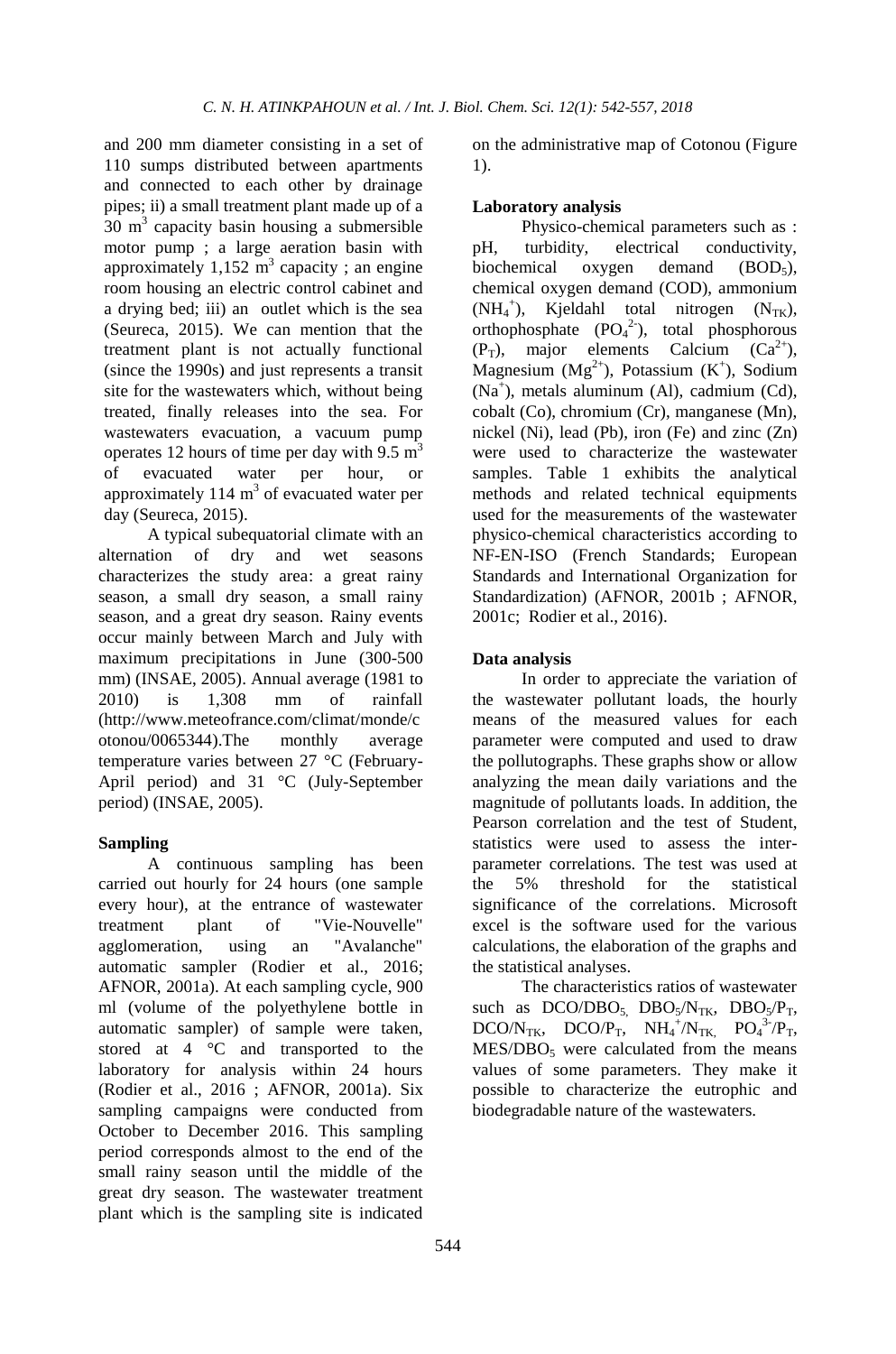**Table 1**: Materials and methods used for physicochemical analysis in this study.

| <b>Pollution parameters</b>                                            | prior Filtration<br>with $0.45 \mu m$<br>membrane | prior Digestion with<br>nitric acid $(d=1.40;$<br>$65\%$ | <b>Methods of analysis</b>                                                                                       | <b>Measuring instruments</b>                                    | <b>Standards</b>                                      |  |  |  |
|------------------------------------------------------------------------|---------------------------------------------------|----------------------------------------------------------|------------------------------------------------------------------------------------------------------------------|-----------------------------------------------------------------|-------------------------------------------------------|--|--|--|
| pH                                                                     | No                                                | N <sub>o</sub>                                           | Potentiometric method                                                                                            | "WTW 3310" pH-meter                                             | NF-T 90-008; NF EN ISO<br>10523                       |  |  |  |
| Conductivity $(\mu S/cm)$                                              | No                                                | N <sub>o</sub>                                           | Electrometric method                                                                                             | "WTW 3401" conductivity-<br>meter                               | NF-EN 27888; ISO 7888                                 |  |  |  |
| Turbidity (NTU)                                                        | No                                                | No                                                       | Nephelometric method                                                                                             | "Wagtech" turbidimeter                                          | <b>NF-EN-ISO 7027</b>                                 |  |  |  |
| <b>Biochemical Oxygen</b><br>Demand (mg/l)                             | N <sub>o</sub>                                    | N <sub>o</sub>                                           | Respirometric method at 20°C                                                                                     | Oxytopes and incubator<br>"WTW"                                 | NF-EN 1899-1 / 2 (classification<br>index T 90-103-1) |  |  |  |
| Chemical Oxygen<br>No<br>Demand (mg/l)                                 |                                                   | N <sub>o</sub>                                           | Potassium-dichromate oxidation at 150°C<br>; Reflux method in open system with<br>spectrophotometer              | "HACH LANGE DR 2800"<br>spectrophotometer and<br>"HACH" reactor | NF-T 90-101                                           |  |  |  |
| Ammonium (mg/l)                                                        | Yes                                               | N <sub>0</sub>                                           | Nessler's reagent spectrophotometry<br>method                                                                    | "HACH LANGE DR 2800"<br>spectrophotometer                       | NF-T 90-015                                           |  |  |  |
| Kjeldah Total Nitrogen<br>(mg/l)                                       | Yes                                               | N <sub>0</sub>                                           | Nessler's reagent spectrophotometry<br>method after digestion with sulfuric acid                                 | "HACH LANGE DR 2800"<br>spectrophotometer                       | NF-T 90-<br>NF-EN 12260;<br>$015 - 2$                 |  |  |  |
| Total Phosphorus (mg/l)                                                | Yes                                               | N <sub>0</sub>                                           | PhosVer 3 method with<br>spectrophotometer detection after<br>digestion with sulfuric acid and<br>neutralization | "HACH LANGE DR 2800"<br>spectrophotometer                       | Method 8048 Hach Company                              |  |  |  |
| Cations $(Ca^{2+}, Mg^{2+}, K^+,$<br>$Na+$ (mg/l)                      | Yes                                               | N <sub>0</sub>                                           | <b>Inductively Coupled Plasma Opitical</b><br>Emission Spectrometry (ICP-OES)                                    | "Thermo-scientific ICAP<br>6000 series" spectrometer            | <b>NF-EN-ISO 11885</b>                                |  |  |  |
| Heavy metals (Al, Cd,<br>Co, Cr, Cu, Mn, Ni, Pb,<br>$Zn)$ ( $\mu$ g/l) | N <sub>o</sub>                                    | Yes                                                      | <b>Inductively Coupled Plasma Opitical</b><br>Emission Spectrometry (ICP-OES)                                    | "Thermo-scientific ICAP<br>6000 series" spectrometer            | <b>NF-EN-ISO 11885</b>                                |  |  |  |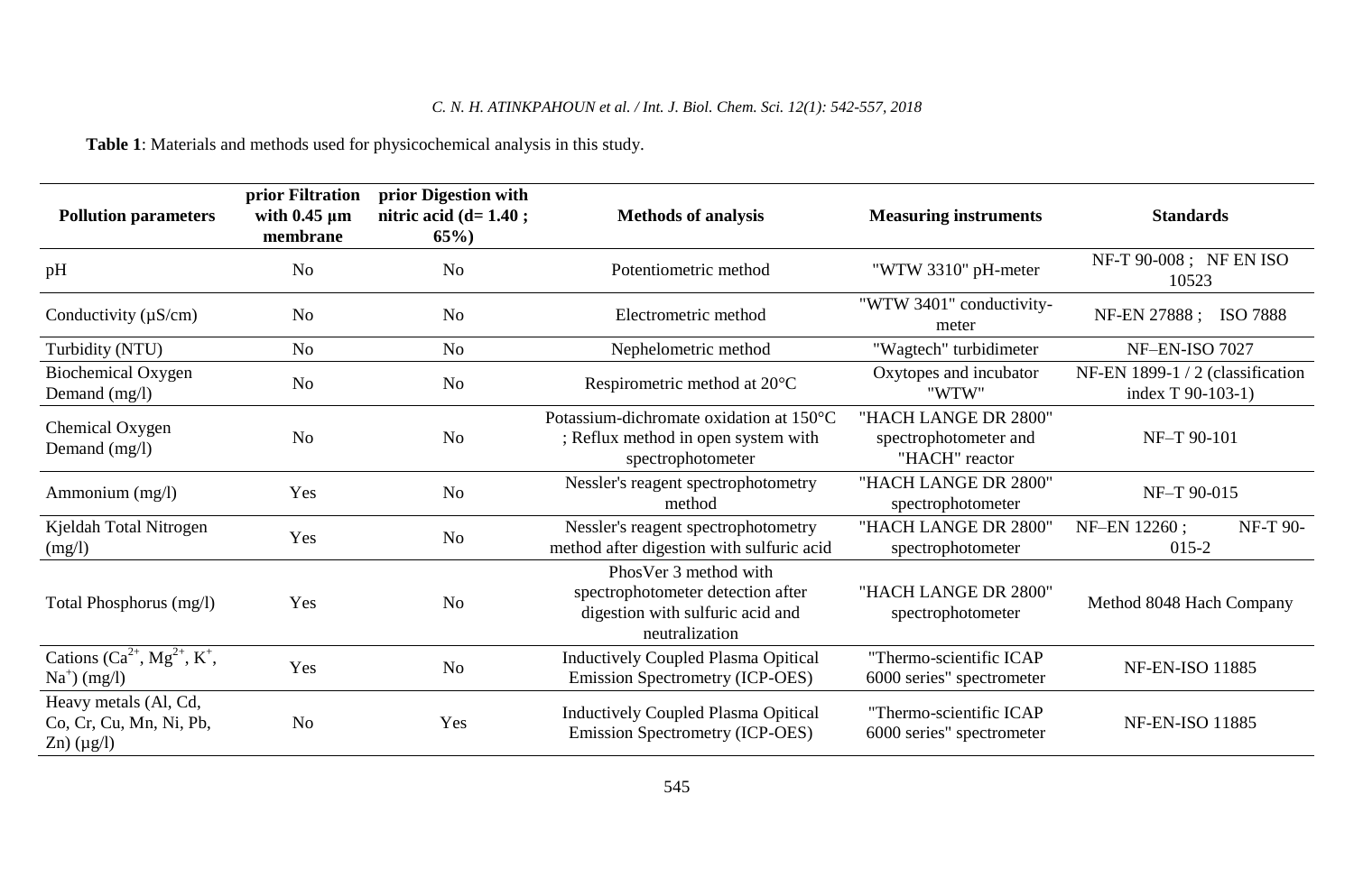

**Figure 1**: Location of the sampling site on the map of Cotonou.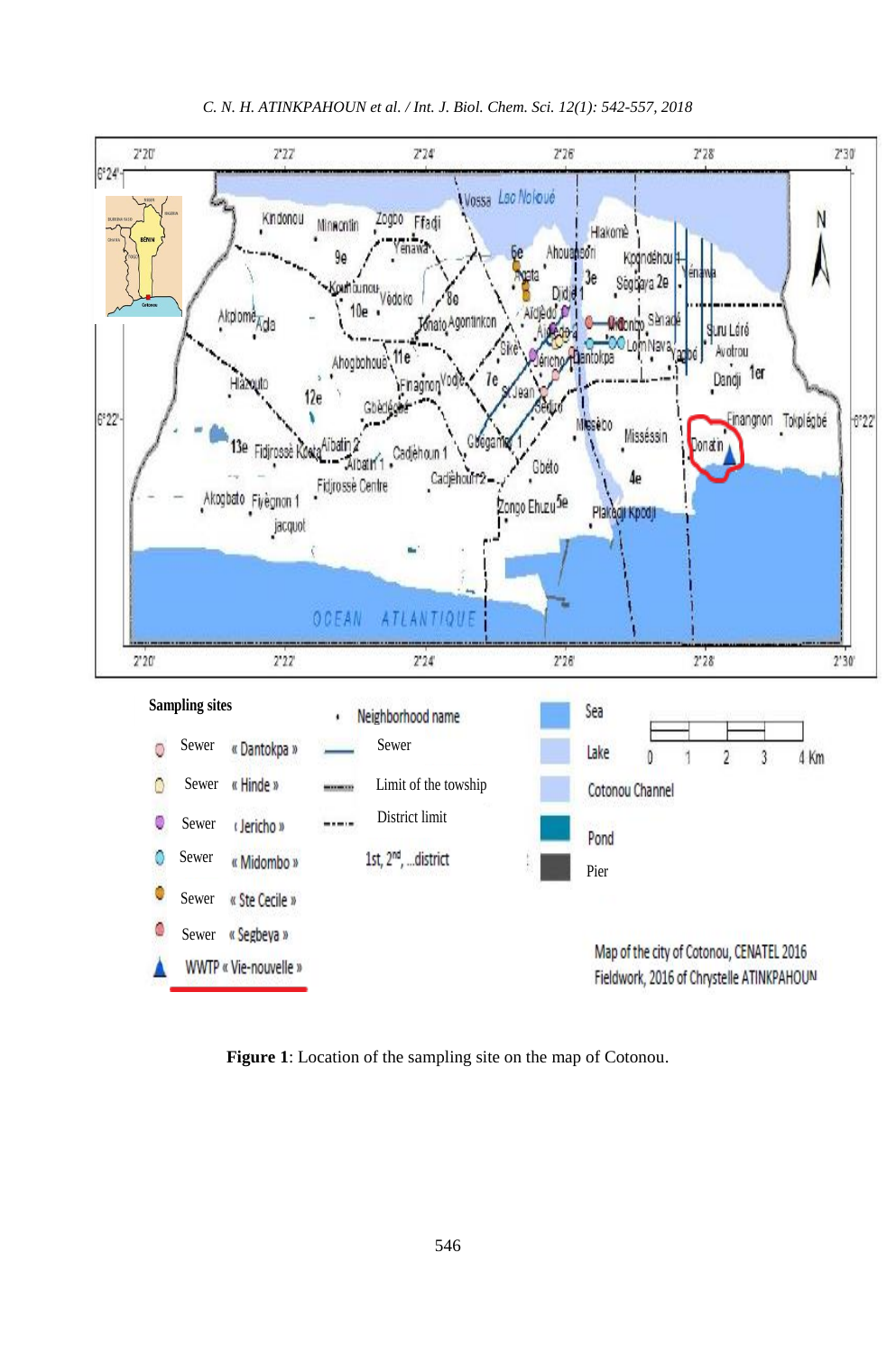## **RESULTS**

The physico-chemical results as well as the calculated characteristic ratios were analyzed statistically and indicated in Table 2. The graphs in Figures 2 to 6 show the daily profiles of these parameters. The matrix of inter-parameter correlation is presented in Table 3.

## **Daily variation for global physico-chemical parameters**

From the analysis of the graphs of Figures 2 to 6, we have the following observations:

all parameters show great variability throughout the day ;

- the period from 6:00 am to 8:00 pm is characterized by a great variability compared with the nocturnal period from 8:00 pm to 6:00 am for all parameters, except for the COD and the  $BOD<sub>5</sub>$  which on the other hand, show a greater variability throughout the day ; - the parameters such as SS,  $NH_4^+$ ,  $N_{TK}$ ,  $PO<sub>4</sub><sup>3</sup>$ ,  $P<sub>T</sub>$ , Cd, Co, Cr, Cu, Fe, Mn, Ni, Pb, and Zn, have their concentrations dropping overnight, in accordance with the typical profiles of wastewater variation (Botho et al., 1990).

contrary to the parameters previously mentioned, pH, turbidity, COD and BOD<sub>5</sub> show, during the night period, their high rates to those of the diurnal period which is not in accordance with the typical variation of urban wastewater.

## **Pollution loads of physico-chemical characteristics**

#### *pH and conductivity (Figure 2)*

The pH values range from 7.1 to 7.3 (Table 2). These values exhibit low coefficients of variation (1%) (Table 2). They are slightly higher than those of wastewaters in university residences of Abomey-Calavi in Benin (Hounkpe et al., 2013).

The electrical conductivity values range from 551 to 953 µS/cm with an average of 804  $\pm$  112 µS/cm and a median value of 847 µS/cm. A comparison with the wastewaters from university residences of Abomey-Calavi in Benin (Hounkpe et al., 2013) and with that of " Grand-Nancy" in France (Le, 2013) shows that the wastewaters from the "Vie-Nouvelle" agglomeration are less mineralized. But this mineralization level is higher than that of Ormes's wastewaters in the Orleans urban area in France (Juhaishi et al., 2016).

# **Suspended solids (SS), turbidity, chemical oxygen demand (COD) and biochemical oxygen demand (BOD5)**

The suspended solids (SS) values range from 211 to 509 mg/l with an average of 346  $\pm$  75 mg/l and a median value of 344 mg/l (Table 2). The SS contents are higher than those in wastewaters from Abomey-Calavi university residences (Hounkpe et al., 2013), as well as wastewaters from "Grand-Nancy" (da-Silva, 2008) and from small communities having below 2000 PE in France (Mercoiret, 2010).

The turbidity values are between 139 and 238 NTU with an average of  $192 \pm 27$ NTU (Table 2). They are higher than those observed by Le (2013) in the "Grand-Nancy" wastewaters in accordance with the high suspended solids contents above mentioned.

The COD vary from 675 to 1,983 mg/l with a mean value of  $1,257 \pm 350$  mg/l (Table 2) while the  $BOD<sub>5</sub>$  values range from 261 to 440 mg/l with an average of  $350 \pm 49$  mg/l (Table 2). In spite of the high values of COD and  $BOD<sub>5</sub>$ , in the wastewaters from "Vie Nouvelle" agglomeration, a high variability is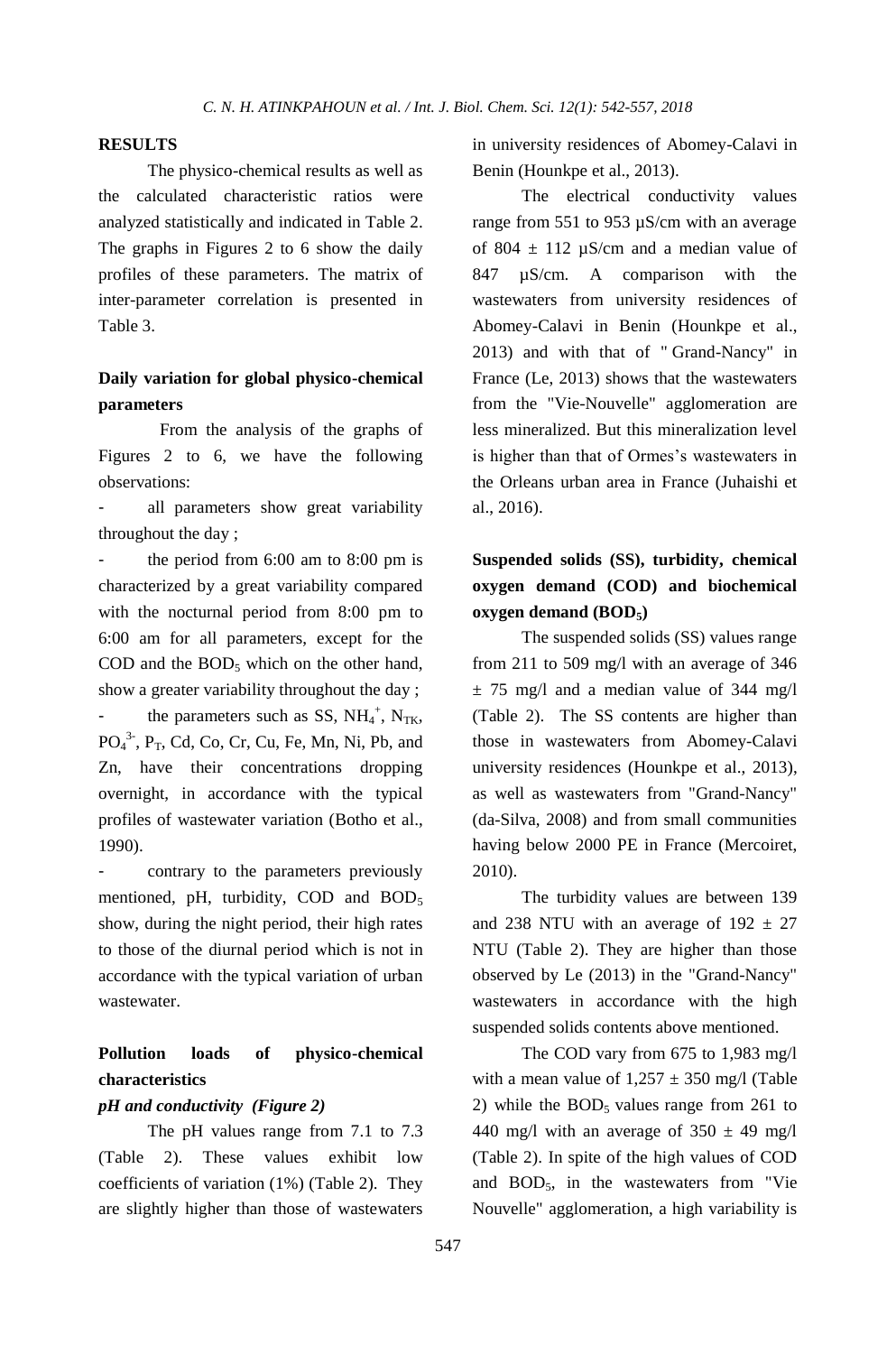observed along the day. The rates of COD are considerably higher than those measured in septic and grey waters from Abomey-Calavi University residences. The  $BOD<sub>5</sub>$  values of these residences samples are similar to those measured in septic wastewaters and exhibits rates considerably higher than those in greywaters (Hounkpe et al., 2013). These rates are higher than those in wastewaters from "Grand-Nancy" (da-Silva, 2008) and domestic wastewaters of small communities in France (Mercoiret, 2010) (Figure 3).

## **Ammonium, Kjeldahl total nitrogen (NTK),**  and total phosphorus  $(P_T)$

Ammonium ion  $(NH_4^+)$  and  $N_{TK}$  rates range from 18 to 34 mg/l with an average of  $24 \pm 5$  mg/l and from 36 to 78 mg/l with an average of  $57 \pm 12$  mg/l respectively (Table 2). The  $NH_4^+$  ion contents are higher than those in wastewaters from Abomey-Calavi university residences (Hounkpe et al., 2013). Compared with the "Grand-Nancy" wastewaters and with domestic wastewaters from small communities of 2000 PE in France (da-Silva, 2008; Mercoiret, 2010; Le, 2013), the "Vie Nouvelle" wastewaters have lower levels of nitrogenous compounds.

Orthopphosphate ion  $(PO<sub>4</sub><sup>3</sup>)$  and Total Phosphorus ( $P_T$ ) rates range from 6 to 18 mg/l with an average of  $13 \pm 4$  mg/l and from 6 to 22 mg/l with an average of  $14 \pm 4$  mg/l respectively (Table 2). The levels  $PO_4^{3-}$ concentrations are similar to those of septic wastewaters from Abomey-Calavi university residences, but lower than those of greywaters. The total phosphorus contents are similar to those of greywater but lower than those of septic wastewaters (Hounkpe et al.,

2013). When compared with wastewaters from "Grand-Nancy" and from small communities of 2000 PE in France (Mercoiret, 2010), it appears that phosphorus are higher in the "Vie-Nouvelle" agglomeration.

A good statistically significant correlation is observed between ammonium ion  $(NH_4^+)$  and each of the three following nutrient parameters  $(N_{TK},$  $PO<sub>4</sub><sup>3</sup>$ , total phosphorous)  $(R^2 = 0.7; 0.6$  and 0.6 respectively in Table 3). Those nutrients parameters  $(N_{TK}, PO_4^3$ <sup>-</sup>,  $P_T$  and  $NH_4^+$ ) have a good and statistically significant correlation (coefficient of 0.9, 0.7, 0.8 and 0.8 respectively in Table 3) with electrical conductivity.  $P_T$  and  $N_{TK}$  are also correlated with SS (0.6 and 0.7, respectively) (Figure 4) *Metals (Figure 6)*

Considering the mean values of concentration, a classification in decreasing order gives:  $Fe > Al > Zn > Cu > Mn > Pb >$  $Cr > Ni > Cd > Co.$  The "Vie-Nouvelle" wastewaters have high content of micropollutants compared with wastewaters from Abomey-Calavi university residences (Hounkpe et al., 2013).

#### **Characteristics ratios of wastewater**

The values of different ratios are presented in Table 2. Among others, the  $\text{COD/BOD}_5$  value is higher than 3 and less than 5. The value of  $BOD<sub>5</sub>/N<sub>TK</sub>$  ratio is higher than 4 units and those of  $NH_4^+/N_{TK}$  ratio lower than 60%. That of  $BOD<sub>5</sub>/P<sub>T</sub>$  ratios is higher than 20 units and that of  $MES/BOD<sub>5</sub>$  ratio around 1.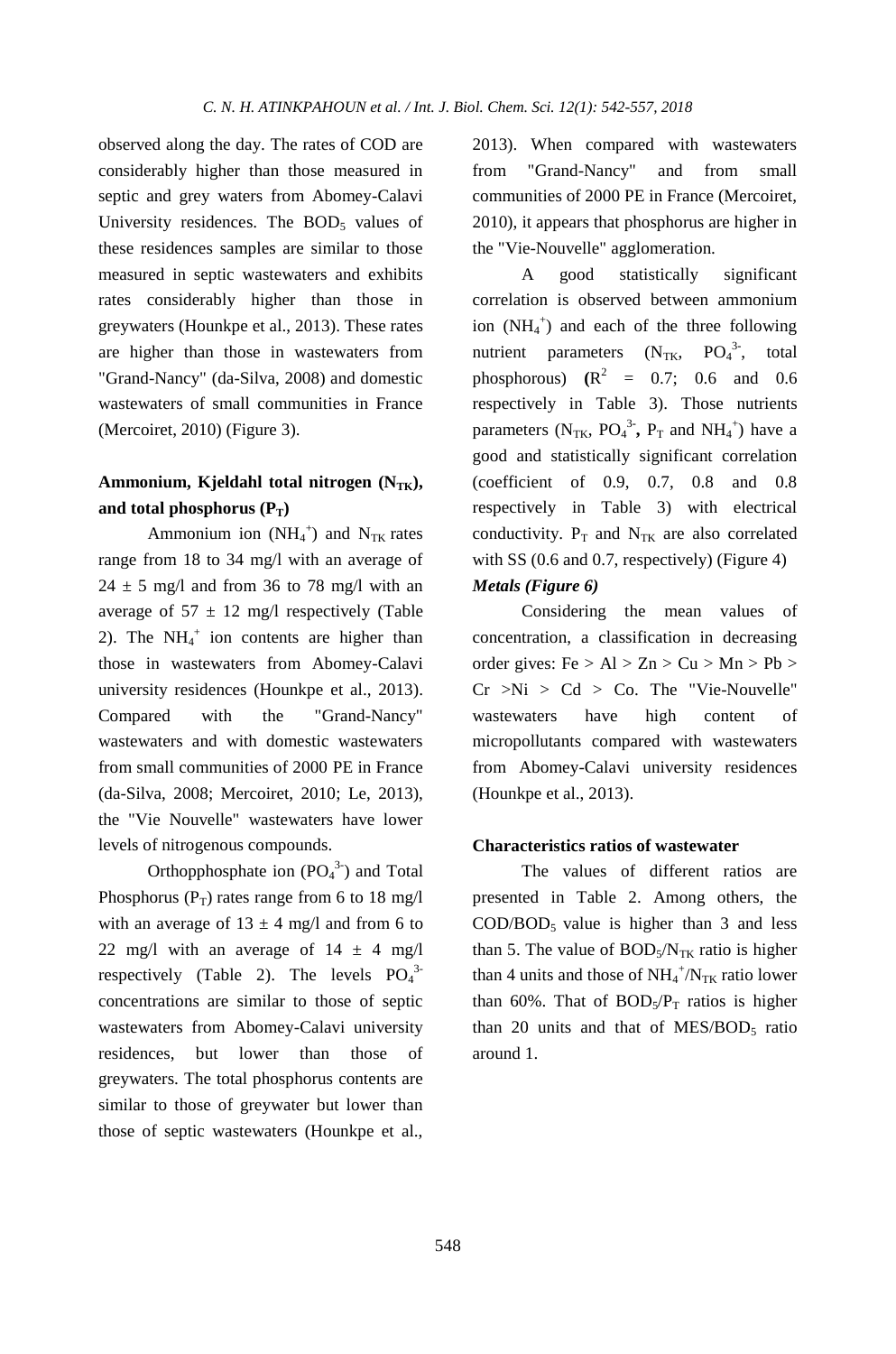**Table 2**: Distributions of the physico-chemical data and characteristic ratios for the "Vie-Nouvelle" wastewaters ( $\sigma$  =Standard deviation; CV = Coefficient of variation).

|                                                      | Number of<br>Parameters measurement Minima Maxima Average $\sigma (\pm x)$<br>campaigns |                                  |                            |              |                | CV(%)                   | Median                                           | 1st<br>Quartile      | 3rd<br>Quartile |  |  |  |
|------------------------------------------------------|-----------------------------------------------------------------------------------------|----------------------------------|----------------------------|--------------|----------------|-------------------------|--------------------------------------------------|----------------------|-----------------|--|--|--|
| <b>Macropollutants</b>                               |                                                                                         |                                  |                            |              |                |                         |                                                  |                      |                 |  |  |  |
| pH                                                   | 06                                                                                      | 7.1                              | 7.3                        | 7.2          | 0.1            | $\mathbf{1}$            | $\tau$                                           | $\overline{7}$       | $\overline{7}$  |  |  |  |
| Cond<br>$(\mu s/cm)$                                 | 06                                                                                      | 551<br>953<br>804                |                            | 112          | 14             | 847                     | 731                                              | 907                  |                 |  |  |  |
| Turb (NTU)                                           | 06                                                                                      | 139                              | 238                        | 192          | 27             | 14                      | 197                                              | 174                  | 209             |  |  |  |
| MES (mg/l)                                           | 06                                                                                      | 211                              | 509                        | 346          | 75             | $22\,$                  | 344                                              | 287                  | 398             |  |  |  |
| <b>COD</b><br>(mgO <sub>2</sub> /l)                  | 06                                                                                      | 675                              | 1,983                      | 1,257        | $28\,$<br>350  |                         | 1,280                                            | 1,033                | 1,466           |  |  |  |
| BOD <sub>5</sub><br>(mgO <sub>2</sub> /l)            | 06                                                                                      | 261                              | 440                        | 350          | 49             | 14                      | 350                                              | 318                  | 388             |  |  |  |
| $NH_4^+$ (mg/l)                                      | 06                                                                                      | 18                               | 34                         | 24           | 5              | 22                      | 22                                               | 21                   | 29              |  |  |  |
| $N_{TK}(mg/l)$                                       | 06                                                                                      | 36                               | 78                         | 57           | 12             | 21                      | 57                                               | 48                   | 65              |  |  |  |
| $PO_4^{3}$ (mg/l)                                    | 06                                                                                      | $\sqrt{6}$                       | 18                         | 13           | $\overline{4}$ | 29                      | 13                                               | 10                   | 15              |  |  |  |
| $P_T$ (mg/l)                                         | 06                                                                                      | $\sqrt{6}$                       | 22                         | 14           | $\overline{4}$ | 31                      | 14                                               | $10\,$               | 17              |  |  |  |
| <b>Majors elements (Cations)</b>                     |                                                                                         |                                  |                            |              |                |                         |                                                  |                      |                 |  |  |  |
| $Ca^{2+} (mg/l)$                                     | 06                                                                                      | 34                               | 81                         | 52           | 12             | 22                      | 52                                               | 44                   | 57              |  |  |  |
| $Mg^{2+} (mg/l)$                                     | 06                                                                                      | 6                                | 12                         | 9            | $\mathbf{1}$   | 17                      | $\,8\,$                                          | $\tau$               | 9               |  |  |  |
| $K^+$ (mg/l)                                         | 06                                                                                      | 15                               | 30                         | 25           | 3              | 13                      | 25                                               | 24                   | 27              |  |  |  |
| $Na^+(mg/l)$                                         | 06                                                                                      | 41<br>83<br>70                   |                            | 9            | 12             | 69                      | 67                                               | 75                   |                 |  |  |  |
| <b>Micropollutants</b>                               |                                                                                         |                                  |                            |              |                |                         |                                                  |                      |                 |  |  |  |
| Al $(\mu g/l)$                                       | 06                                                                                      | 3,998                            | 8,508                      | 5,990        | 1,338          | 22                      | 5,695                                            | 5,096                | 6,986           |  |  |  |
| $Cd$ ( $\mu g/l$ )                                   | 06                                                                                      | 0.5                              | 6                          | $\sqrt{2}$   | $\mathbf{1}$   | 73                      | $\mathbf{1}$                                     | $\mathbf{1}$         | $\overline{c}$  |  |  |  |
| $Co$ ( $\mu$ g/l)                                    | 06                                                                                      | $\mathbf{1}$                     | 3                          | $\mathbf{1}$ | $\mathbf{1}$   | 44                      | $\mathbf{1}$                                     | 1                    | $\overline{2}$  |  |  |  |
| $Cr (\mu g/l)$                                       | 06                                                                                      | 19                               | 110                        | 40           | 25             | 61                      | 32                                               | 26                   | 44              |  |  |  |
| Cu $(\mu g/l)$                                       | 06                                                                                      | 113                              | 615                        | 224          | 135            | 60                      | 177                                              | 146                  | 245             |  |  |  |
| Fe $(\mu g/l)$                                       | 06                                                                                      | 3,232                            | 16,842                     | 6,905        | 3,846          | 56                      | 5,499                                            | 4,608                | 7,548           |  |  |  |
| $Mn (\mu g/l)$                                       | 06                                                                                      | 114                              | 452                        | 211          | 90             | 43                      | 182                                              | 160                  | 222             |  |  |  |
| Ni (µg/l)                                            | 06                                                                                      | 18                               | 85                         | 36           | 17             | 49                      | 30                                               | $22\,$               | 42              |  |  |  |
| Pb $(\mu g/l)$                                       | 06                                                                                      | 52                               | 243                        | 101          | 50             | 49                      | 90                                               | 72                   | 102             |  |  |  |
| $Zn (\mu g/l)$                                       | 06<br>411<br>2,490<br>908                                                               |                                  |                            | 538          | 59             | 699                     | 628                                              | 990                  |                 |  |  |  |
| <b>Characteristic ratios</b>                         |                                                                                         |                                  |                            |              |                |                         |                                                  |                      |                 |  |  |  |
| $\text{COD/DBO}_5$ BOD <sub>5</sub> /N <sub>TK</sub> |                                                                                         | BOD <sub>5</sub> /P <sub>T</sub> | $\text{COD/N}_{\text{TK}}$ | $COD/P_T$    |                | $NH_{4}^{+}/N_{TK}$ (%) | $\mathbf{PO_4}^3\text{-}\mathbf{/P_T}$<br>$(\%)$ | MES/BOD <sub>5</sub> |                 |  |  |  |
| 3.59                                                 | 6.15                                                                                    | 27.76                            | 22.05                      | 99.59        |                | 43%                     | 108%                                             | 0.99                 |                 |  |  |  |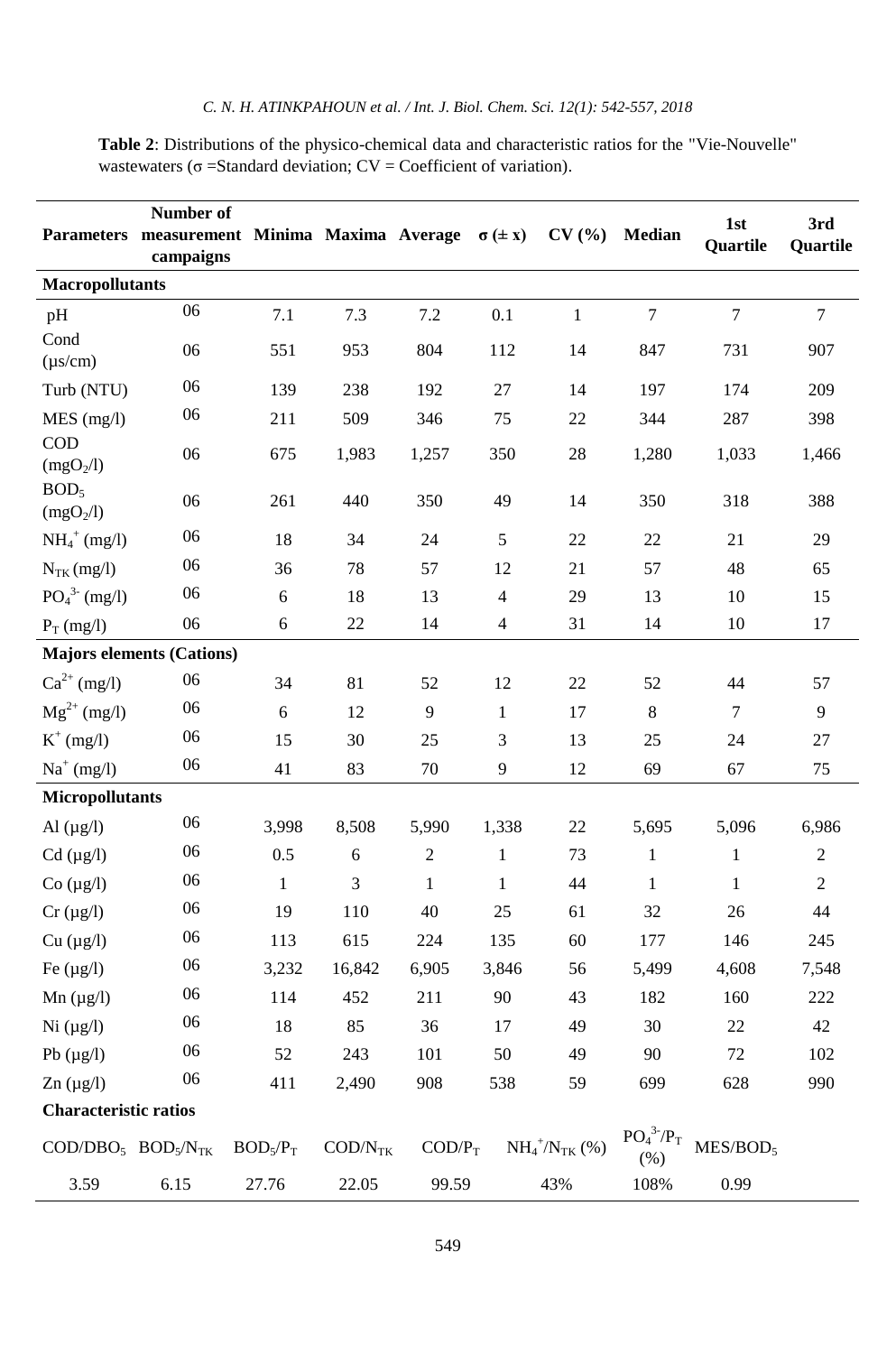| <b>Table 3:</b> Matrix of inter-element correlation. |  |  |
|------------------------------------------------------|--|--|
|------------------------------------------------------|--|--|

|                              | pH      | Cond   | SS               |        |         | Turb COD BOD <sub>5</sub> $NH_4^+$ |         |        | $N_{TK}$ $PO_4^3$ | $P_T$            | $Ca^{2+}$ | $Mg^{2+}$ | $\mbox{K}^+$ | $Na+$       | $\mathbf{A}$ l                | Cd               | Co  | Cr               | Cu     | Fe     | Mn     | Ni                                                    | Pb  | Zn  |
|------------------------------|---------|--------|------------------|--------|---------|------------------------------------|---------|--------|-------------------|------------------|-----------|-----------|--------------|-------------|-------------------------------|------------------|-----|------------------|--------|--------|--------|-------------------------------------------------------|-----|-----|
| pH                           | 1.0     |        |                  |        |         |                                    |         |        |                   |                  |           |           |              |             |                               |                  |     |                  |        |        |        |                                                       |     |     |
| Cond                         | $-0.3$  | 1.0    |                  |        |         |                                    |         |        |                   |                  |           |           |              |             |                               |                  |     |                  |        |        |        |                                                       |     |     |
| SS <sub>1</sub>              | 0.1     | $0.5*$ | 1.0              |        |         |                                    |         |        |                   |                  |           |           |              |             |                               |                  |     |                  |        |        |        |                                                       |     |     |
| Turb                         | $0.4\,$ | 0.0    | 0.4              | 1.0    |         |                                    |         |        |                   |                  |           |           |              |             |                               |                  |     |                  |        |        |        |                                                       |     |     |
| <b>COD</b>                   | $-0.2$  | $-0.4$ | 0.2              | 0.0    | 1.0     |                                    |         |        |                   |                  |           |           |              |             |                               |                  |     |                  |        |        |        |                                                       |     |     |
| BOD <sub>5</sub>             | $0.4\,$ | $-0.3$ | 0.2              | 0.4    | 0.4     | 1.0                                |         |        |                   |                  |           |           |              |             |                               |                  |     |                  |        |        |        |                                                       |     |     |
| $NH_4^+$                     | $-0.4$  | $0.8*$ | 0.3              | $-0.2$ | $-0.2$  | $-0.4$                             | 1.0     |        |                   |                  |           |           |              |             |                               |                  |     |                  |        |        |        |                                                       |     |     |
| $N_{TK}$                     | $-0.1$  | $0.9*$ | $0.7*$           | 0.1    | $-0.4$  | $-0.3$                             | $0.7*$  | 1.0    |                   |                  |           |           |              |             |                               |                  |     |                  |        |        |        |                                                       |     |     |
| PO <sub>4</sub> <sup>3</sup> | $-0.3$  | $0.7*$ | 0.2              | $-0.2$ | $-0.3$  | $-0.4$                             | $0.6*$  | $0.7*$ | 1.0               |                  |           |           |              |             |                               |                  |     |                  |        |        |        |                                                       |     |     |
| $P_T$                        | $-0.2$  | $0.8*$ | $0.6*$           | 0.0    | $-0.2$  | $-0.1$                             | $0.6*$  | $0.8*$ | $0.5*$            | 1.0              |           |           |              |             |                               |                  |     |                  |        |        |        |                                                       |     |     |
| $Ca^{2+}$                    | 0.0     |        | $0.1 \quad 0.7*$ | 0.1    | $0.5*$  | 0.2                                | 0.0     | 0.3    | 0.0               | 0.3              | 1.0       |           |              |             |                               |                  |     |                  |        |        |        |                                                       |     |     |
| $Mg^{2+}$                    | 0.3     |        | $0.1 \quad 0.6*$ | 0.2    | 0.3     | 0.2                                | $0.0\,$ | 0.3    | $-0.1$            | 0.3              | $0.7*$    | 1.0       |              |             |                               |                  |     |                  |        |        |        |                                                       |     |     |
| $K^+$                        | 0.2     | $-0.1$ | 0.3              | 0.2    | 0.5     | 0.2                                | 0.1     | $-0.1$ | $-0.2$            | $-0.1$           | $0.5*$    | $0.6*$    | 1.0          |             |                               |                  |     |                  |        |        |        |                                                       |     |     |
| $Na+$                        | 0.5     | $-0.1$ | 0.2              | 0.4    | 0.4     | 0.2                                | $-0.1$  | $-0.1$ | $-0.2$            | $-0.2$           | 0.4       | $0.5*$    | $0.8*$       | 1.0         |                               |                  |     |                  |        |        |        |                                                       |     |     |
| Al                           | 0.1     |        | $0.0 \ \ 0.5*$   | $-0.1$ | 0.4     | 0.3                                | $-0.1$  | 0.1    | 0.1               | 0.2              | 0.4       | 0.4       | 0.1          | 0.2         | 1.0                           |                  |     |                  |        |        |        |                                                       |     |     |
| Cd                           | $-0.5$  |        | $0.3 \quad 0.6*$ | $-0.2$ | 0.3     | 0.0                                | 0.3     | $0.5*$ |                   | $0.3 \quad 0.5*$ | $0.8*$    | 0.4       | 0.2          | $-0.1$      | 0.4                           | 1.0              |     |                  |        |        |        |                                                       |     |     |
| Co                           | $-0.4$  | $0.5*$ | 0.1              | $-0.1$ | $-0.5*$ | $-0.4$                             | 0.3     | $0.5*$ | 0.2               | 0.4              | $-0.1$    | $-0.1$    |              | $-0.4$ 0.5* | $-0.2$                        | 0.3              | 1.0 |                  |        |        |        |                                                       |     |     |
| Cr                           | $-0.3$  |        | $0.4$ 0.7*       | $-0.1$ | 0.2     | 0.0                                | 0.4     | $0.5*$ | 0.3               | $0.5*$           | $0.8*$    | $0.5*$    | 0.2          |             | $0.0 \quad 0.5^* \quad 0.9^*$ |                  | 0.2 | 1.0              |        |        |        |                                                       |     |     |
| Cu                           | $-0.3$  |        | $0.4$ 0.7*       | $-0.1$ | 0.2     | 0.0                                | 0.4     | $0.5*$ | 0.3               | $0.6*$           | $0.8*$    | $0.6*$    | 0.3          |             | $0.0\ 0.5^*$ 0.9*             |                  | 0.3 | $1.0*$           | 1.0    |        |        |                                                       |     |     |
| Fe                           | $-0.4$  |        | $0.4$ $0.8*$     | $-0.1$ | 0.3     | 0.0                                | 0.4     | $0.5*$ | 0.3               | $0.6*$           | $0.8*$    | $0.5*$    | 0.2          | $-0.1$      | $0.5*$ 0.9*                   |                  | 0.2 | $1.0*$           | $1.0*$ | 1.0    |        |                                                       |     |     |
| Mn                           | $-0.3$  |        | $0.4\ 0.8*$      | $-0.1$ | 0.2     | 0.0                                | 0.4     | $0.6*$ | 0.3               | $0.6*$           | $0.8*$    | $0.5*$    | 0.2          | $-0.1$      |                               | $0.4 \quad 0.9*$ | 0.2 | $1.0*$           | $1.0*$ | $1.0*$ | 1.0    |                                                       |     |     |
| Ni                           | $-0.1$  |        | $0.2 \quad 0.6*$ | 0.1    | 0.4     | 0.3                                | 0.2     | 0.4    | 0.1               | 0.4              | $0.7*$    | $0.4*$    | 0.4          | 0.1         |                               | $0.3 \quad 0.8*$ |     | $0.0 \quad 0.9*$ | $0.8*$ | $0.8*$ | $0.8*$ | 1.0                                                   |     |     |
| Pb                           | $-0.4$  |        | $0.2 \quad 0.5*$ | $-0.2$ | 0.2     | $-0.1$                             | 0.2     | 0.4    | 0.1               | 0.3              | $0.7*$    | $0.5*$    | 0.2          | $-0.1$      |                               | $0.3 \quad 0.9*$ |     | $0.4 \quad 0.9*$ | $0.9*$ | $0.9*$ | $0.9*$ | $0.7*$                                                | 1.0 |     |
| Zn                           | $-0.4$  |        | $0.4 \quad 0.7*$ | $-0.1$ | 0.2     | $0.0\,$                            | 0.4     | $0.5*$ | 0.3               | $0.6*$           | $0.8*$    | $0.5*$    | 0.3          | 0.0         |                               | $0.5 \quad 0.9*$ |     |                  |        |        |        | $0.2$ $1.0^*$ $1.0^*$ $1.0^*$ $1.0^*$ $0.8^*$ $0.9^*$ |     | 1.0 |

(\*) correlations are statistically significant at 5%

550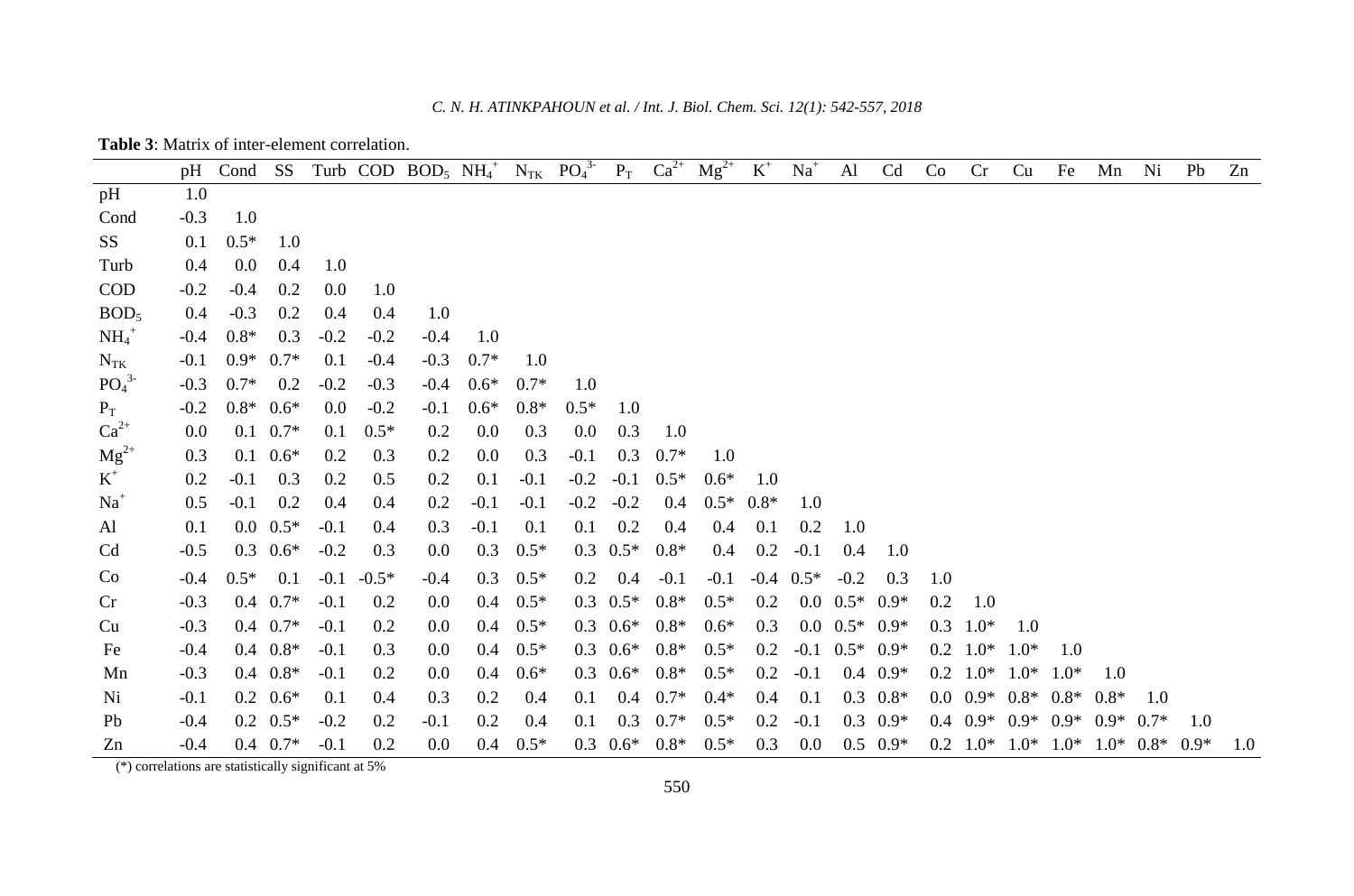



Figure 2: Daily variation of pH and electrical conductivity.



Figure 3: Daily variation of Suspended Solids, Turbidity, COD and BOD<sub>5</sub>.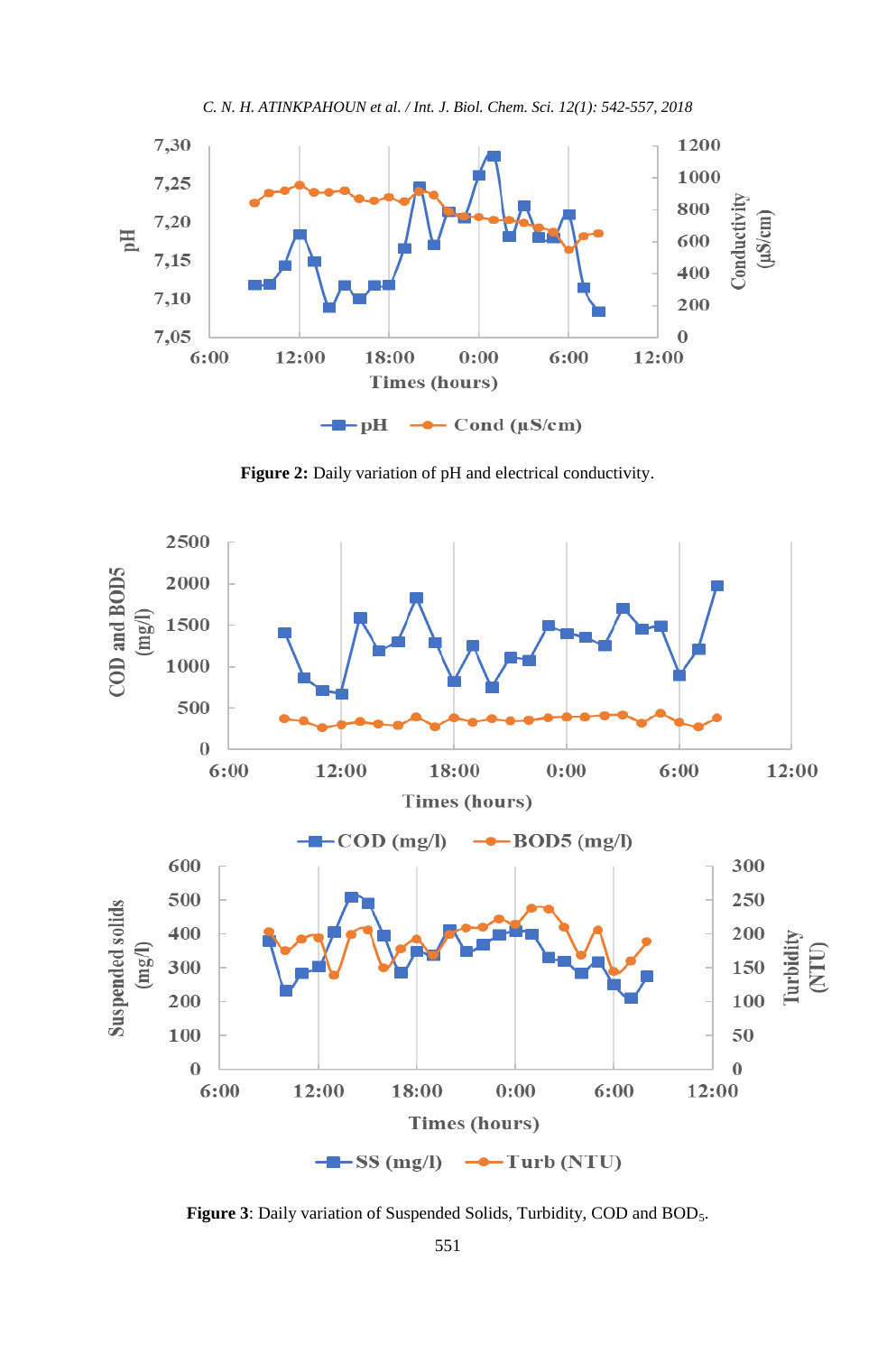

**Figure 4:**  $NH_4^+$ ,  $N_{TK}$  and  $P_T$  daily variation.



**Figure 5**: Majors elements daily variation.



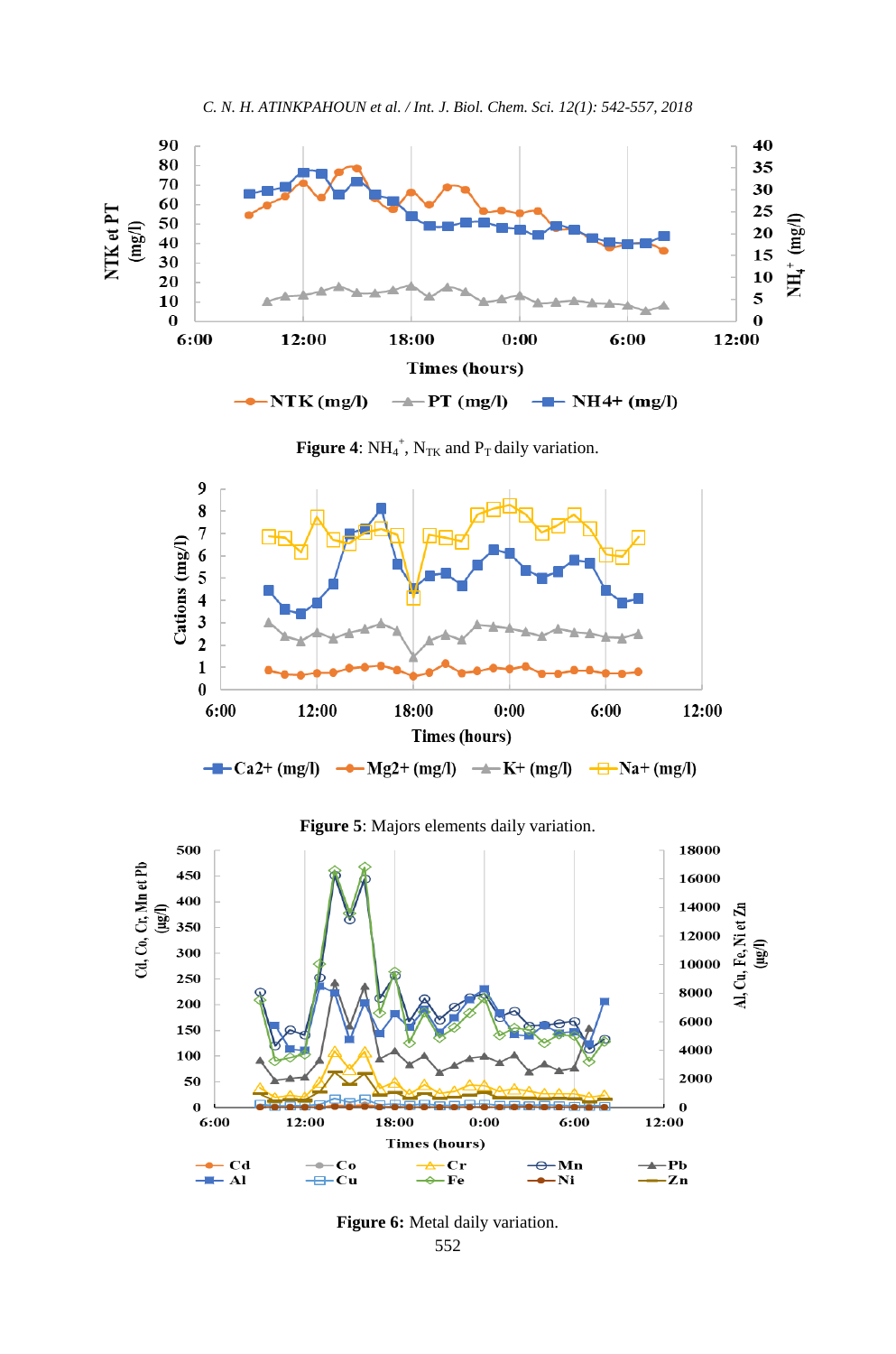#### **DISCUSSION**

## **Daily variation for global physico-chemical parameters**

The daily variation of wastewater pollutant contents depend on the populations activities during the whole day. Concentration peaks during the day correspond to periods of high water consumption, accompanied by water pollution (Gernaey et al., 2011). The nocturnal period, which corresponds to the sleeping time, is characterized by low consumption of water accompanied by low release of wastewater and pollutants, contrary to what happens during the day (Gernaey et al. 2011). But the rates of COD and  $BOD<sub>5</sub>$  in the nocturnal period are not in accordance with the typical variation of urban wastewater. This situation is similar to results obtained by Ericksson et al. (2009) with organic loads during periods of low flows and could be explained by the low water consumption at night as well as the low wastewaters production which reduces the dilution effect.

# **Pollution loads of physico-chemical characteristics**

## *pH and conductivity*

The pH values indicated almost neutral aqueous solution in accordance with national (RB, 2001) and international wastewater discharge standards  $(5,5 \leq pH \leq 9,4)$  (RM, 2014 ; ISN, 2001 ; CEC, 1991), and also with most studies on wastewater (Raweh et al., 2011). The coefficient of variation (1%) reflects a buffering capacity for the wastewater (Rodier et al., 2016). These pH values obtained for wastewaters samples are favorable for the growth of the bacteria that ensure biodegradation (Rodier et al., 2016).

According to Rodier et al. (2016), these electrical conductivity values are characteristic of highly mineralized wastewater whose origin could be related to the high contents of organic and suspended matters. These values of conductivity are in accordance with Morroco's standards (Conductivity  $\leq$  2700  $\mu$ S/cm) (RM, 2014). The differences observed in the various watersheb could be related to the chemical quality of the water consumed for domestic

uses and to the quality of the soils leachates entering in the sewers.

## *Suspended solids (SS), turbidity, chemical oxygen demand (COD) and biochemical oxygen demand (BOD5)*

These median and average values of SS are not in accordance with Benin and international standards (35 mg/l  $\leq$  SS  $\leq$  100 mg/l). Most of suspended particles could derive from the urban runoff that enters the outdated sewers. As Bertrand-krajewski (2006) was suggesting from many earlier studies, these suspended solids could be much more constituted of mineral solids such as calcium and magnesium precipitates. This could explain the good statistically significant correlation of SS with  $Ca^{2+}$  and  $Mg^{2+}$  ions ( $R^2$ )  $= 0.7$  and 0.6 respectively in Table 3).

Compared with wastewater discharge standards of Benin and of international (125  $mg/l \leq COD \leq 500$  mg/l and 25 mg/l  $\leq BOD_5$  $\leq$  100 mg/l), the COD and BOD<sub>5</sub> values are disagreed. The high organic loads could be attributed to bulk release of liquid and solid wastes from household and artisanal activities (automobile and motorcycle repair shops, etc.).

## *Ammonium, Kjeldahl total nitrogen (NTK), and total phosphorus*  $(P_T)$

The mean values exceeds the discharge limits (10 mg/l  $\leq$  N<sub>TK</sub> $\leq$  40 mg/l; 1 mg/l  $\leq$  P<sub>T</sub>  $\leq$  15 mg/l). These characteristics in the different watersheb of comparison, with regard to nitrogen pollution could be explained by the differences between wastewaters management strategies. Indeed, in developed countries, almost all human rejections (containing high amount of nitrogen) are collected and directed to the treatment plants, while in developing countries like Benin, human wastes are discharged everywhere in the environment. This situation may explain the lower ammonium content in the study area sewers. The difference could also be related to the number of population equivalent connected to the wastewater treatment plant. In France, wastewaters have registered a gradual decrease in phosphorus contents since the 1990s due to the decrease in the use of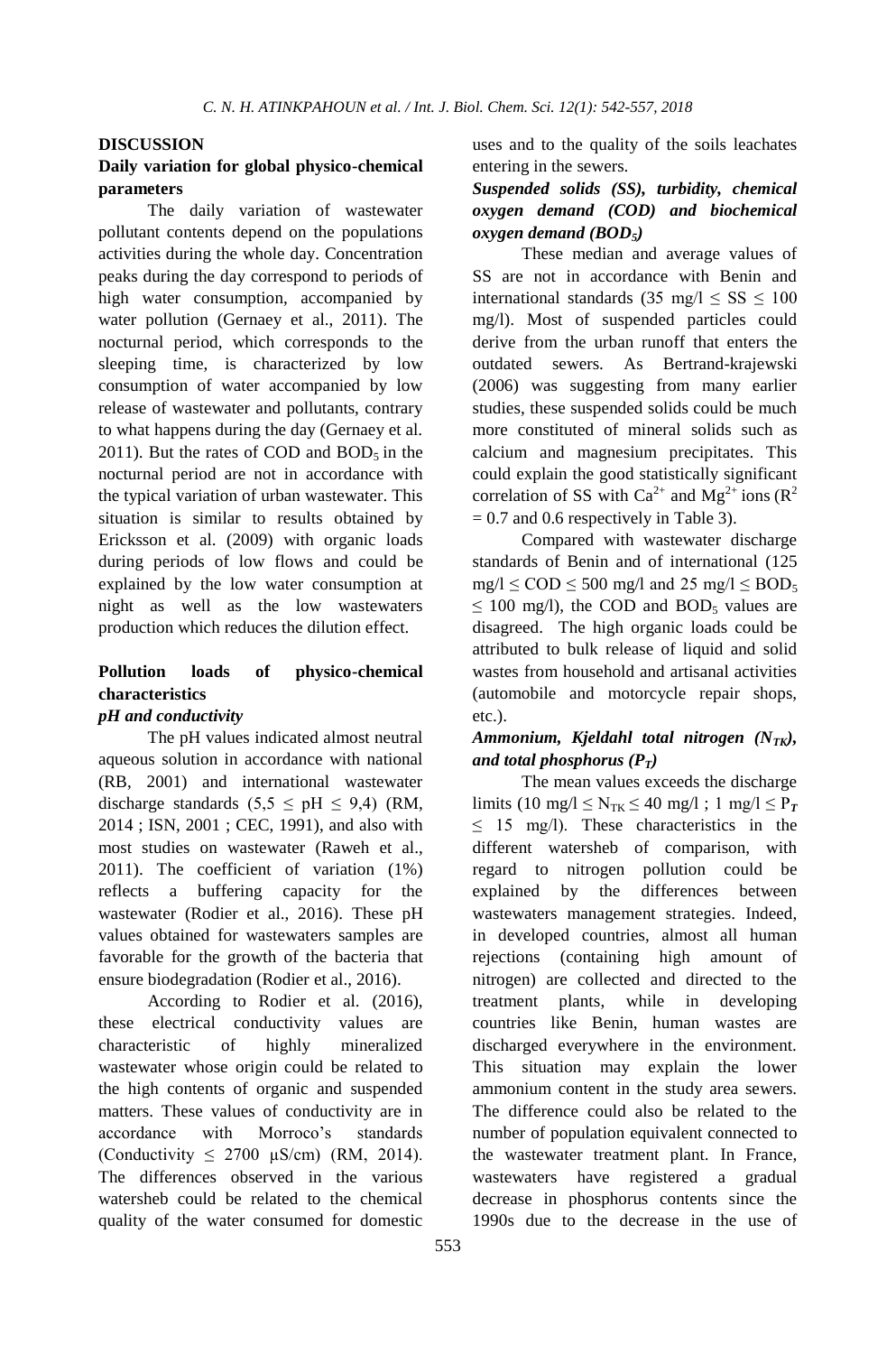laundry containing phosphates (Mercoiret, 2010).

So, nitrogen and phosphorus pollution could have the same sources which are probably human dejections. Actually, nitrogen pollution comes mainly from urine and feces whereas phosphorus pollution derives from human dejections (30-50%) as well as cleaning products (Rodier et al., 2016). These strong correlations of these parameters with conductivity indicate the influence of nutrients pollution on wastewater mineralization.

#### *Metals*

With the exception of iron, the concentrations of metals are in accordance with Moroccan standards (Al  $\leq$  10 mg/l, Cd  $\leq$ 0,25 mg/l,  $Co \le 0.50$  mg/l,  $Pb \le 1$  mg/l,  $Cr \le 2$ mg/l, Mn  $\leq 2$  mg/l, Ni  $\leq 5$  mg/l, Zn  $\leq 5$  mg/l, Fe  $\leq$  5 mg/l and Cu  $\leq$  2 mg/l). The results could indicate that heavy metals come from mainly out of households and/or subject to sorption processes with SS. The leaching of roofs and pavements could be the main sources of heavy metals (Bertrand-krajewski, 2006).

#### **Characteristic ratios of wastewaters**

The  $\text{COD}/\text{BOD}_5$  value indicating that, the studied wastewaters are moderately biodegradable (not easy biodegradable) (Le Pen et al., 1998; Sadowski, 2002; Rodier et al., 2016). This could be related to the rainseepage intrusion from roofs and roads into the old sanitary sewers at the site, which could help increase the loads which are not biodegradable or slowly biodegradable organic materials.

The value of  $BOD<sub>5</sub>/N<sub>TK</sub>$  ratio indicates that these wastewaters do not have a nitrogen deficiency (Le Pen et al., 1998) and the value of ratio  $NH_4^+/N_{TK}$  ( $\leq 60\%$ ) indicates that they do not require nitrification (conversion of ammoniacal nitrogen to nitrite and to nitrate). Indeed, these wastewaters also contain ammonium, nitrite and nitrate which would be in significant quantity. They require denitrification according to the value of ratio  $\text{COD/N}_{TK}$  > 10 (Le Pen et al. 1998).

The values of  $BOD<sub>5</sub>/P<sub>T</sub>$  ratios suggest a phosphorous enrichment of wastewater. The

values of  $PO_4^{3.7}P_T$  ratio > 75%, signifies that a dephosphatation is requested, but biological dephosphatation is not adapted because of the values of  $\text{COD/P}_T$  ratio higher than 50 units (Le Pen et al., 1998). Besides, the values of  $MES/BOD<sub>5</sub>$  ratio around 1 obtained in this study indicate an excess of sludge in wastewaters (Sadowski, 2002).

Also, the physico-chemical characteristics obtained and compared with the typical composition of urban wastewaters (Henze et al. 2008) show that the wastewater from "Vie-Nouvelle" agglomeration could be classified into two categories. They belong to high concentrated wastewaters class in relation to organic pollution and micropollutant pollution although the concentrations of these metals are not yet critical, as well as and to medium concentrated wastewaters class in regard to nitrogen and phosphorus pollution). This situation corresponds to a low water consumption situation (Henze et al., 2008). In the east area of Cotonou where the "Vie-Nouvelle" agglomeration is located, water consumption level is evaluated at 60 liters/inhabitant/day (Seureca et al., 2014). This water consumption is low compared with that of developed countries. For example, in France, the average water consumption is about 150 liters/inhabitant/day. [\(https://www.planetoscope.com/consommatio](https://www.planetoscope.com/consommation-eau/243-litres-d-eau-consommes-par-un-francais.html) [n-eau/243-litres-d-eau-consommes-par-un](https://www.planetoscope.com/consommation-eau/243-litres-d-eau-consommes-par-un-francais.html)[francais.html\)](https://www.planetoscope.com/consommation-eau/243-litres-d-eau-consommes-par-un-francais.html).

#### **Conclusion**

The pollutographs of wastewaters from "Vie-Nouvelle" agglomeration globally show a great variation over the day. The concentrations of the physico-chemical parameters are not in compliance with discharge standards, especially in regard to macropollution. These wastewaters require adequate treatment before rejection in the environment. The biodegradability and eutrophicating potential characteristic ratios suggest moderately (not easily) biodegradable materials that require denitrification and dephosphatation processes. However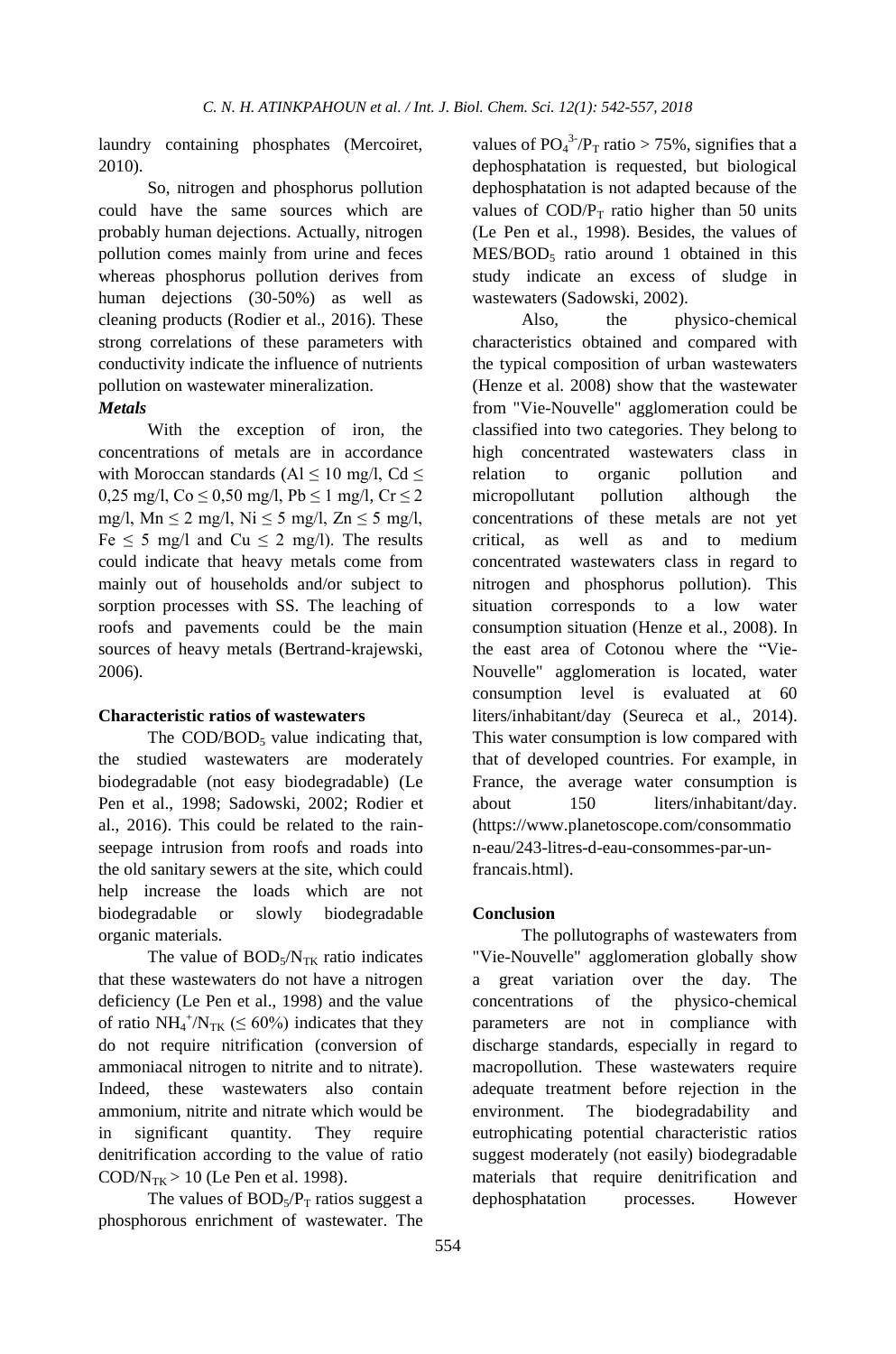biological dephosphatation may not be suitable.

#### **COMPETING INTERESTS**

The authors declare that they have no competing interests.

#### **AUTHORS' CONTRIBUTIONS**

CNHA collected, processed data and wrote the article; HHS, MNP and J-PL supervised the data collection and participated in article writing.

#### **ACKNOWLEDGMENTS**

Our thanks are addressed to the researchers of the University laboratories (LRGP in Nancy/France and LERCA/UREEQ in Abomey-Calavi/Benin) and of the LCQEA (Laboratoire de Contrôle de la Qualité de l'Eau et des Aliments/Ministère de la Santé/Bénin) members, for their contributions to the data collection and laboratory analysis.

#### **REFERENCES**

- Adjahouinou D, Fiogbé E. 2014. Concentrations of heavy metals in raw wastewaters of Cotonou city (Benin). *Journal of Biodiversity and Environmental Sciences (JBES),* **5**(2): 534-541.
- AFNOR. 2001c. *Qualité de l'Eau*. (vol 3). *Major Elements, Other Elements and Mineral Compounds* (6<sup>th</sup> edn). AFNOR: Paris-France; 635.
- AFNOR 2001b. *Water Quality*. (vol 2). *Organoleptic Physico-Chemical Measurements, Global Parameters, Organic Compounds*. (6 edn). Association Francaise de Normalisation : Paris-France. 629.
- AFNOR (Association Francaise de Normalisation). 2001a. *Water Quality.*  (vol 1). *Regulator, Terminology, Quality Control, Analysers*. (6 edn). Association Francaise de Normalisation Paris, France ; 629.
- Bertrand-Krajeweski J-L. 2006. *Pollutants of Urban Rejects of Rain Times: Natures, Concentrations, Fluxes, Physico-Chemical Characteristics, Suspended*

*Solids, and Temporal Distribution During Rain Events. Urban Hydrology Course* (Part 7). INSA: Lyon; 48.

- Botho B, Wilhelm F, Wilhelm S. 1990. Wastewater technology: production, collection, treatment and water analysis. Springer, cop.: Berlin, New-York Paris; 23.
- Camacho-Muñoz D, Martin J, Santos JL, Aparicio I, Alonso E. 2014. Occurrence of surfactants in wastewaters: hourly and seasonal variations in urban and industrial wastewater from Seville (Southern Spain). *Sci.* Total *Environ.,*  **468-469**: 977–984. DOI: [http://dx.doi.org/10/1016/j.scitotenv.201](http://dx.doi.org/10/1016/j.scitotenv.2013.09.020) [3.09.020.](http://dx.doi.org/10/1016/j.scitotenv.2013.09.020)
- Cippola S, Maglionico M. 2014. Heat recovery from urban wastewaters: analysis of the variability of flow rate and temperature. *Energy and Building*, **69**: 122-130. [http://dx.doi.org/10.1016/](http://dx.doi.org/10.1016/j.enbuild.2013.10.017) [j.enbuild.2013.10.017.](http://dx.doi.org/10.1016/j.enbuild.2013.10.017)
- Council of the European Communities (CEC). 1991. Directive 91/271/EEC of 21 may 1991 concerning urban waste-water treatment. Official Journal L 135, 30/05/1991 P. 0040 – 0052.
- da-Silva L. 2008. Effect of the variability of fractionation of carbon pollution on the behavior of wastewater treatment systems using activated sludge. PhD thesis, Polytechnic Institute of Lorraine, Nancy, France, 161 p
- Degrémont SA. 2005. *Memento Technique of the Water* (vol 2, 10<sup>e</sup> édn). Paris; 585.
- Diagne I, Drame S, Ndiaye M, Ndiaye B, Diaop A. 2017. Physico-chemical characterization and metallic contamination of wastewater discharged at Hann Bay (Dakar/Senegal). *International Journal of Biological and Chemical Sciences,* **11**(1): [http://dx.doi.org/10.4314/ijbcs.v11i1.37.](http://dx.doi.org/10.4314/ijbcs.v11i1.37)
- Erikssonn E, Andersen HR, Toke S, Madsen TS, Ledin A. 2009. Greywater pollution variability and loadings. *Ecological Engineering,* **35**: 661-669. DOI: 10.1016/j.ecoleng.2008.10.015.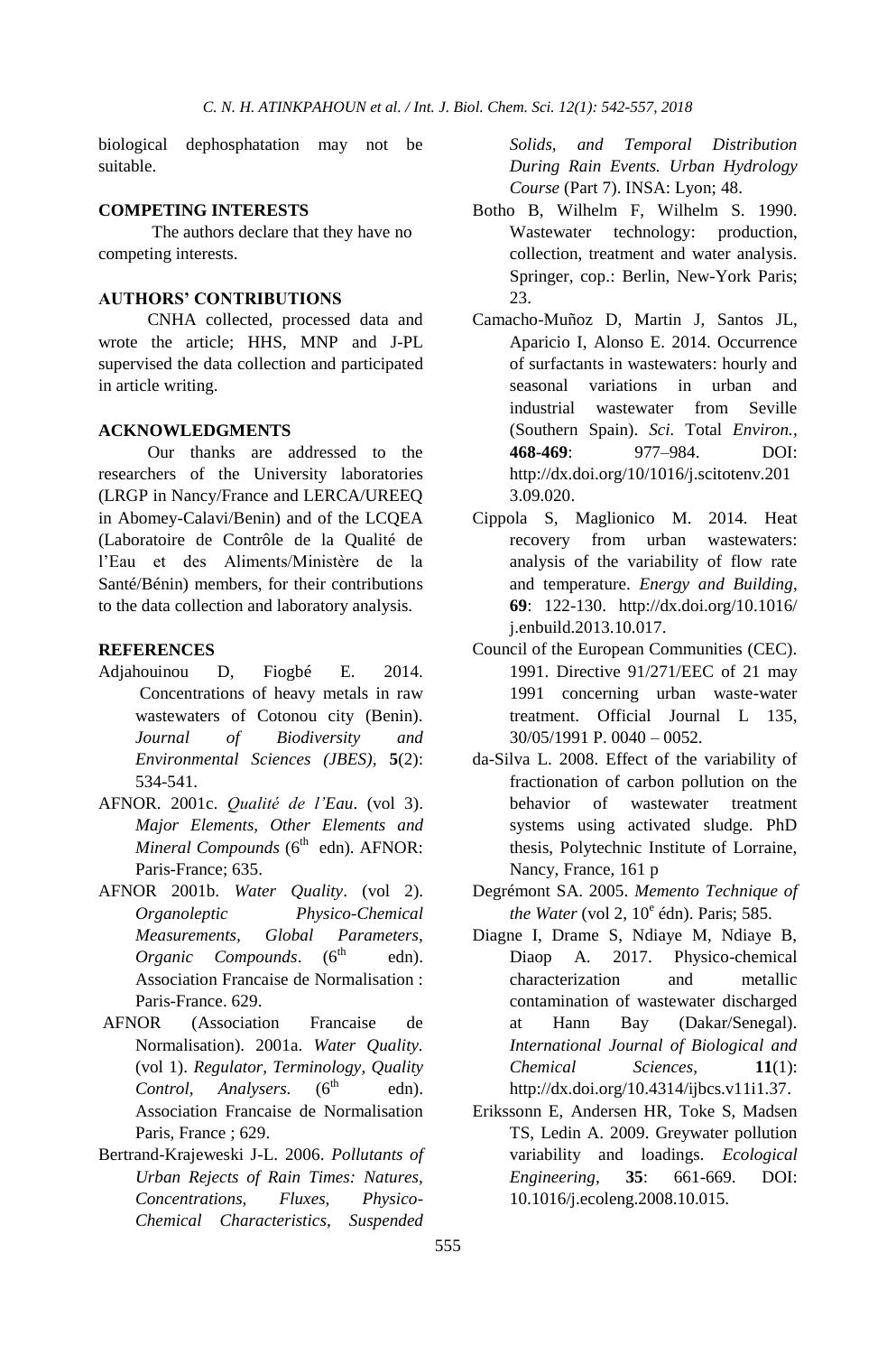- Gasperi J, Zgheib S, Cladière M, Rocher V, Moilleron R, Chebbo G. 2012. Priority pollutants in urban stormwaters: part 2 – case of combined sewers. *Water Research,* **46**: 6693-6703. DOI: 10.1016/j.watres.2011.09.041.
- Gernaey K, Flores-Alsina X, Rosen C, Benedetti L, Jeppsson Ulf. 2011. Dynamic influent pollutant disturbance scenario generation using a phenomenological modelling approach. *Environmental Modelling & Software*, **26**: 1255-1267. DOI: 10.1016/j.envsoft.2011.06.001.
- Henze M, Comeau Y. 2008. *Wastewater characterization. Part 3 of Biological Wastewater Treatment: Principles, Modelling and Design*. IWA publishing: London; 33-52.
- Hounkpè P, Adjovi E, Crapper M, Aina M. 2013. Development of an integrated wastewater management system. Ivory an journal Science and Technology (Revist), **21**-**22**: 154-173.
- INSAE (Institut National de la Statistique et de l'Analyse Economique). 2005. *Book of Villages and city Districts.* INSAE Department of the coast.
- Juhaishi D, Motelica-Heino M, Muller F, Milbeau C, Zocatelli R, Jozja N, Défarge C. 2016. Evaluation of physico-chemical quality of urban discharges during rainy weather (CSO's) on watersheds of Orlean agglomeration, 10.
- Kafi M, Gasperi J, Moilleron R, Gromaire M, Chebbo G. 2008. Spatial variability of the characteristics of combined wet weather pollutant loads in Paris. *Water Research*, **42**: 539-549. DOI: 10.1016/j.watres.2007.08.008.
- Kingdom of Morocco (RM). 2014. Preservation of the quality of water resources and pollution abatement: limit values for discharges to be respected by spills (Pollution standards), 22p.
- Le N. 2013. Relationship between the variability of urban pollution and the socio-cultural context of the collection basin. PhD Thesis, University of Lorraine, Nancy, France, 135 p.
- Le Pen A, Pronost J. 1998. Analysis, characterization and quality of wastewater. Environnement et technique/Info-Déchets-courants n° 181. Office Internationale de l'Eau (OIEau), France.
- Mercoiret L. 2010. Quality of domestic wastewater produced by small communities. Application to sanitation agglomerations below 2000 EH. Final report, 55.
- Raweh S, Belghyti D, Al-Zaemey A, El-Guamri Y. Elkharrim K. 2011. Qualité physico-chimique des eaux usées de la station d'épuration de la ville de S'Anaa (Yemen). *International Journal of Biological and Chemical Sciences*, **5**(1): 1-10.
- Republic of Benin (RB). 2001. Decree No 2001-109 of 4 April 2001 laying down the quality standards for wastewater, 27.
- Rodier J, Legube B, Merlet N. 2016. *The Analysis of Water. Control and Interpretation* (10<sup>th</sup> edn). Dunod: Paris; 1759.
- Rule K, Comber S, Ross D, Thornton A, Makropoulos C, Rautiu R. 2006. Diffuse sources of heavy metals entering an urban wastewater catchment. *Chemosphere,* **63**: 64–72. DOI: 10.1016/j. chemosphere.2005.07.052.
- Saagi R, Flores-Alsina X, Guangtao F, Butler D, Gernaey K. and Jeppsson Ulf. 2016. Catchment and Sewer network simulation model to benchmark control strategies within urban wastewaters systems. *Environmental Modelling and Software,* **78**: 16-30. [http://dox.doi.org/10.1016/j.envsoft.2015](http://dox.doi.org/10.1016/j.envsoft.2015.12.013) [.12.013.](http://dox.doi.org/10.1016/j.envsoft.2015.12.013)
- Sadowski C. 2002. Methods of calculating a treatment process: Activated sludge, very low load, nitrification and denitrification, phosphorus treatment. ENGEES, 103p.
- Saïzonou M, Youssao A, Gbaguidi M, Dovonou L, Soclo H, Sohounhloué D. 2014. Contribution of household wastewater and stormwater in pollution of waters of the channel of Cotonou in Benin. *International Journal of*

556